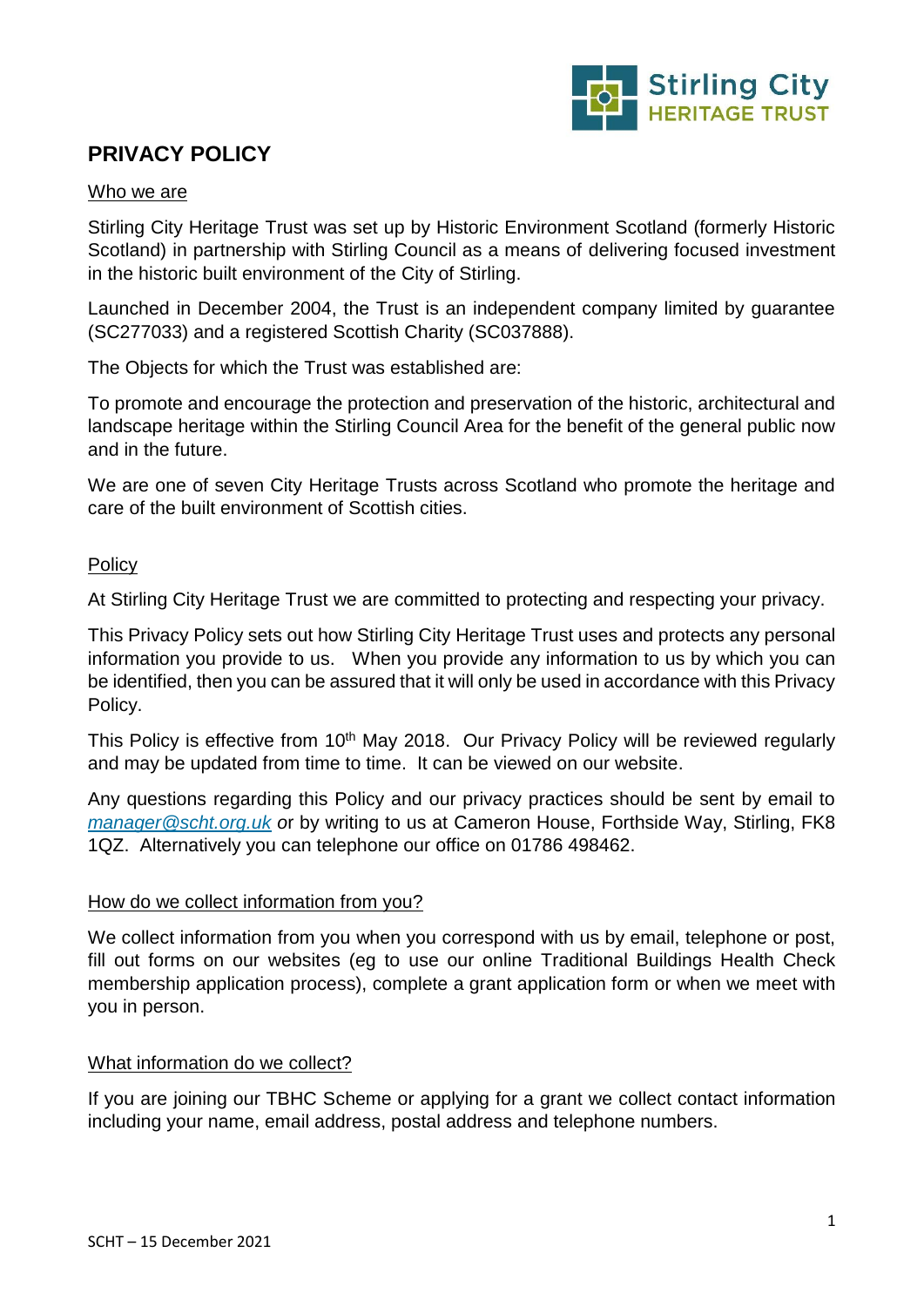

## What do we do with this information?

We require this information to enter into an agreement with you to service your membership account or grant application, and in particular for the following reasons:

- Internal record keeping
- Invoicing
- Making contact with you (for example to arrange an inspection visit or discuss your property)
- Providing TBHC membership benefits (for example sending you our e-newsletter and details of exclusive member events)

With your express consent we will also send you by email or post or telephone you to ask you for feedback on our service or to send you promotional information about new services or special offers which we think you may find interesting.

We will not contact you for marketing purposes by email, post or telephone unless you have given your prior consent. You can change your marketing preferences or withdraw your consent at any time by contacting us by email at: [manager@scht.org.uk](mailto:manager@scht.org.uk) or [info@traditionalbuildingshealthcheck.org.](mailto:info@traditionalbuildingshealthcheck.org)

Please be assured that we will not share your personal information with any third parties for the purposes of direct marketing.

#### **Security**

We are committed to ensuring that your information is kept securely. In order to prevent unauthorised access or disclosure we have put in place suitable physical, electronic and administrative procedures to safeguard the information which we hold.

Where we have given you a password to access the TBHC Members' area of our website you are responsible for keeping this password confidential. We ask you not to share your password with anyone.

#### Other websites

Our websites [www.stirlingcityheritagetrust.org](http://www.stirlingcityheritagetrust.org/) and [www.traditionalbuldingshealthcheck.org](http://www.traditionalbuldingshealthcheck.org/)  and other materials which we provide may contain links to websites run by other organisations. This Privacy Policy applies only to our websites and materials, and we would therefore encourage you to read the privacy statements on any other websites you visit, even if you have accessed them using the links on our websites.

#### Data retention

We remove personal data from our files after 3 years of inactivity, however, to comply with HMRC guidelines we hold copies of invoices and financial records for 7 years – such documentation may contain, for example, a home address or details of grant monies received.